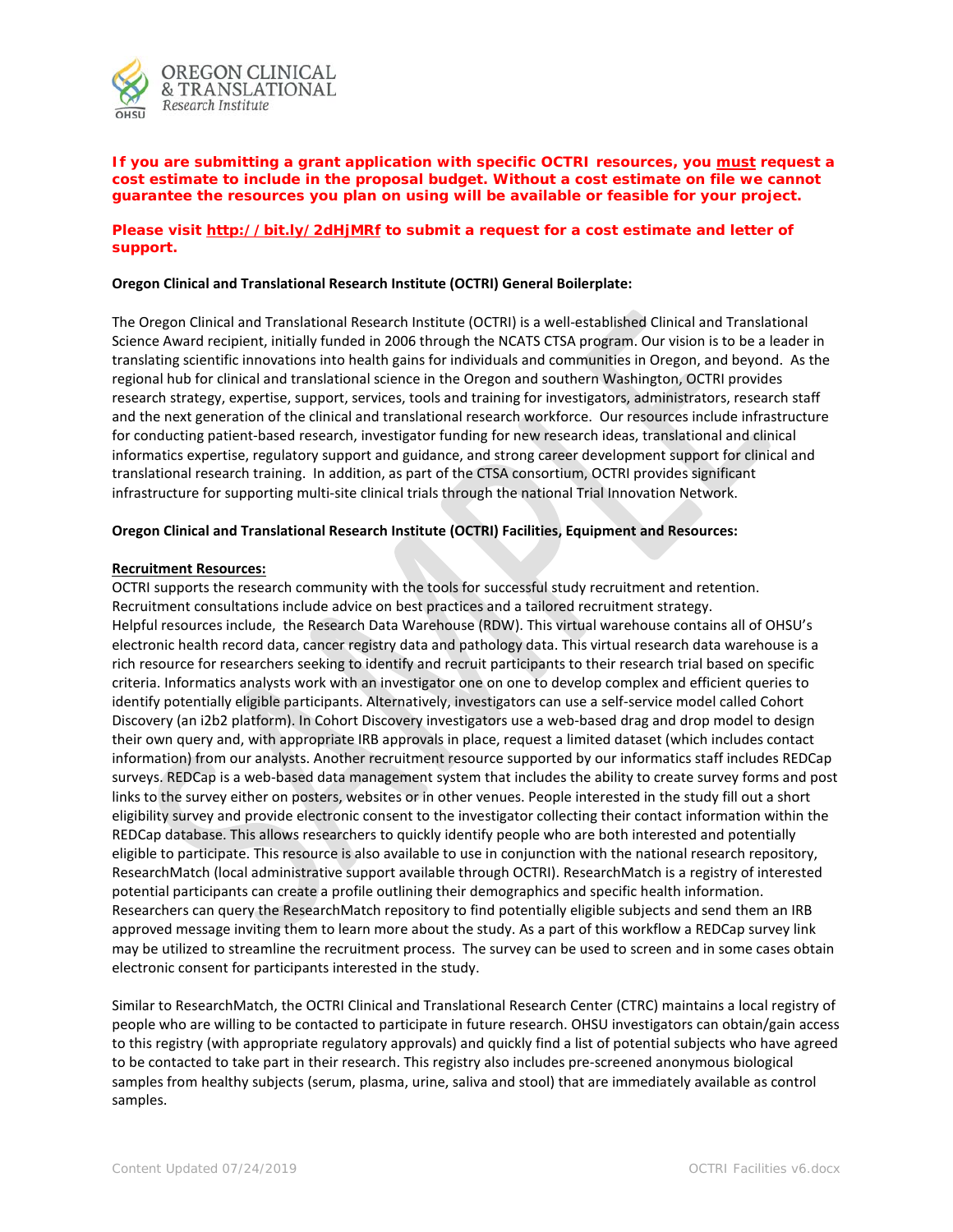

For those cases where recruitment success hinges on having trained staff available to make phone calls, staff events, prepare and distribute posters or post studies to a social media platform, the CTRC also maintains a staff of trained study coordinators available to assist with recruitment needs.

For projects experiencing difficulty with recruitment or for those who would like an expert consultation regarding their recruitment plan, OCTRI also provides a venue for investigators to meet with representatives from a variety of clinical research programs, including a recruitment specialist, within the CTSA to determine what the best methods for recruitment onto their study are.

**REDCap Specific**: OCTRI's installation of REDCap is highly secure and robust web-based research data collection and management system.

Features of REDCap that protect participants' privacy and data security include:

- · Physical Security: OCTRI's REDCap software is housed on servers located in ITG's Advanced Computing Center providing locked physical security.
- Electronic Security: The REDCap servers are housed behind both the OHSU firewall and a second ACC firewall. All web-based data transmissions are encrypted with industry-standard SSL methods.
- · Controlled User Access: REDCap employs a robust multi-level security system that enables researchers to easily implement "minimum necessary" data access for their research staff, including specification of data fields that are identifiers. This feature includes "single click" ability to provide completely deidentified (removing all identified data fields and shifting dates) data for analysis or other purposes. User activities are logged to enable auditing of all data access. Access is integrated with OHSU's network such that users who are also OHSU employees are authenticated against their OHSU network credentials.
- Data Integrity: REDCap is jointly managed in accordance with OHSU Information Security Directives by ACC staff and members of OCTRI's Biomedical Informatics Program, ensuring fidelity of database configuration and back-ups. User activities are logged to enable auditing of all data changes.

**Research Data Warehouse and Cohort Discovery Specific:** OCTRI's Clinical Research Informatics program maintains a repository called the Research Data Warehouse (RDW) containing OHSU's electronic health record (EHR) data (Epic), cancer registry data, and pathology data. Through the RDW, researchers have access to the health records of over 600,000 patients having in excess of 10 million encounters. Researchers may access the RDW for preparatory to research purposes through Cohort Discovery, a self-service, web-based tool for obtaining counts of patients meeting investigator-specified inclusion and exclusion criteria. For more complex queries during conduct of the project, investigators may work with highly trained and experienced data analysts to navigate the complex clinical data. The RDW can be used for a variety of research purposes including study feasibility, hypothesis generation, recruitment and retrospective chart review.

*Regulatory Knowledge.* This unit provides guidance to investigators for regulatory and compliance requirements. Consultations may include advice on best practices for submitting IRB applications at both OHSU

# **Facilities:**

The OCTRI Clinical and Translational Research Center (CTRC) is a dedicated research facility for clinical studies at OHSU, and is equipped and flexibly staffed to support a broad range of protocols. CTRC facilities include an eight bed unit in the Hatfield Research Center, immediately adjacent to the main OHSU hospital. There is an outpatient unit with an infusion area, exam rooms, procedure rooms and phlebotomy space. All of the inpatient rooms are equipped with continuous EEG monitoring, three of which are equipped with advanced sleep monitoring capability, including light and temperature control and the ability to obtain blood samples remotely through passthrough windows. The CTRC is staffed with RNs for inpatient and extended study visits, or intensive outpatient studies, as well as with RAs to facilitate study visits in our outpatient clinic. CTRC nursing equipment includes electrocardiographs, syringe infusion pumps, Alaris multichannel infusion pumps, Propaq monitors, metabolic scales, otoscopes, ophthalmoscopes, portable suction and code carts.